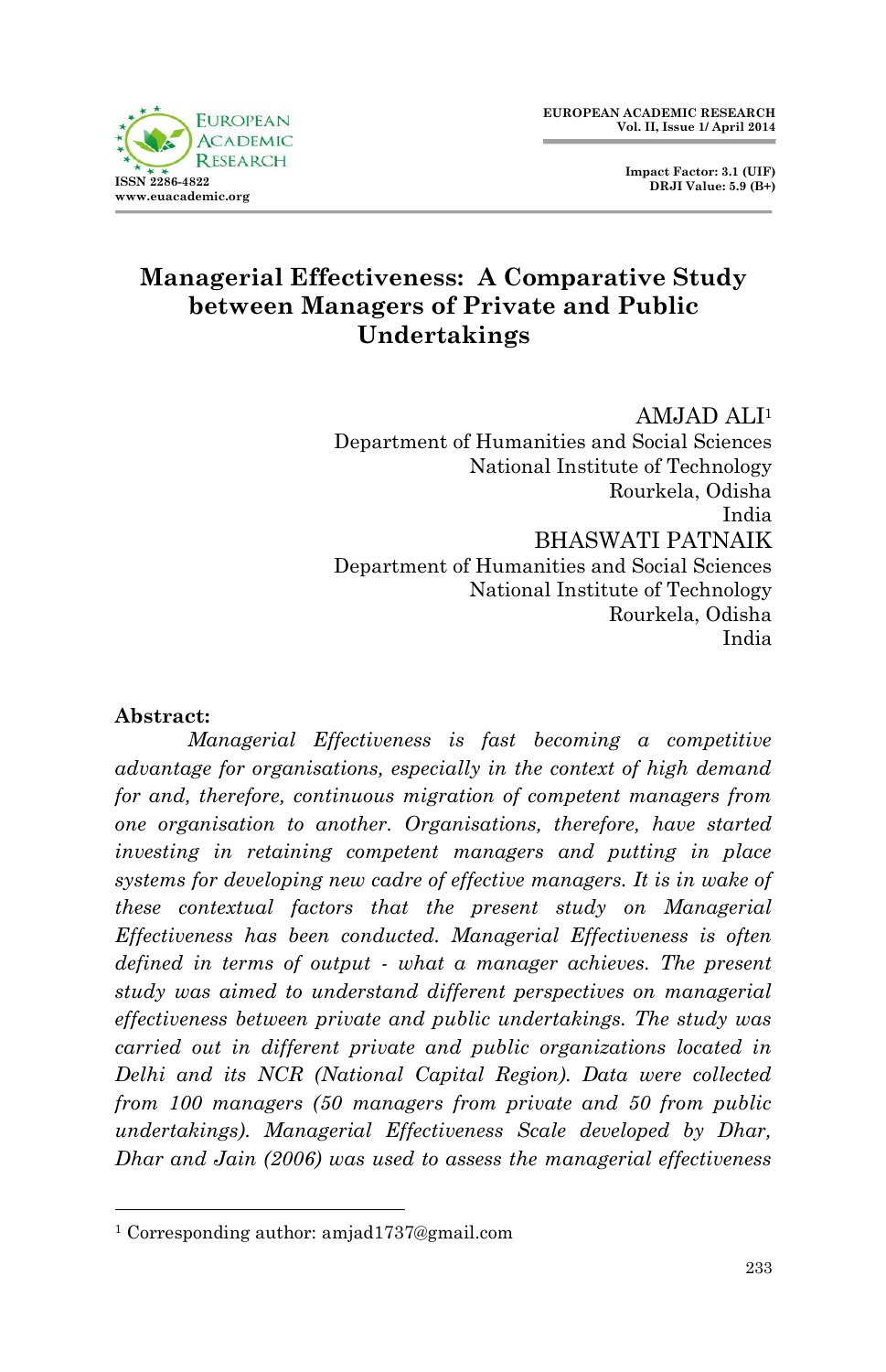*of the managers on different factors of the construct of managerial effectiveness. Analysis of the data was done using t-test. Results revealed significant difference between managers of private and public undertakings on Managerial Effectiveness dimensions. The findings imply that the organizations in both the sectors need to understand and manage Managerial Effectiveness and provide them with suitable functional, interpersonal and personal freedom to utilize their full potentials so that their level of performance in the organization could be enhanced. Results are explained in the light of present scenario in existing private and public undertakings.*

**Key words**: Managerial Effectiveness, Manager, Private, Public, Undertakings.

## **Introduction**

Effectiveness, whether it is organization or manager specific, is universally accepted as a major goal for modern management. Unfortunately, there is a lack of consensus and considerable disagreement on what is meant by effectiveness. How it is defined and measured largely depends on the theoretical orientation of the researcher. Organizational theorists and researchers have commonly used employee satisfaction, effort, or commitment (Cummings 1980; Goodman & Pennings 1977) as the key to enhancing effectiveness, whereas those in policy look to strategic planning and structure interactions as a solution to increasing effectiveness (Rumelt 1974). Also many with a financial perspective equate profit with effectiveness (Kirchoff 1977).

Over the past 40 years or so there have been substantial amounts of research conducted into the nature of management work. However, major concerns have been expressed about its practical relevance and utility for determining and distinguishing between 'good' or 'bad' managers, and there is little agreement about what constitutes and what is meant by managerial effectiveness (see: Luthans, Rosencrantz &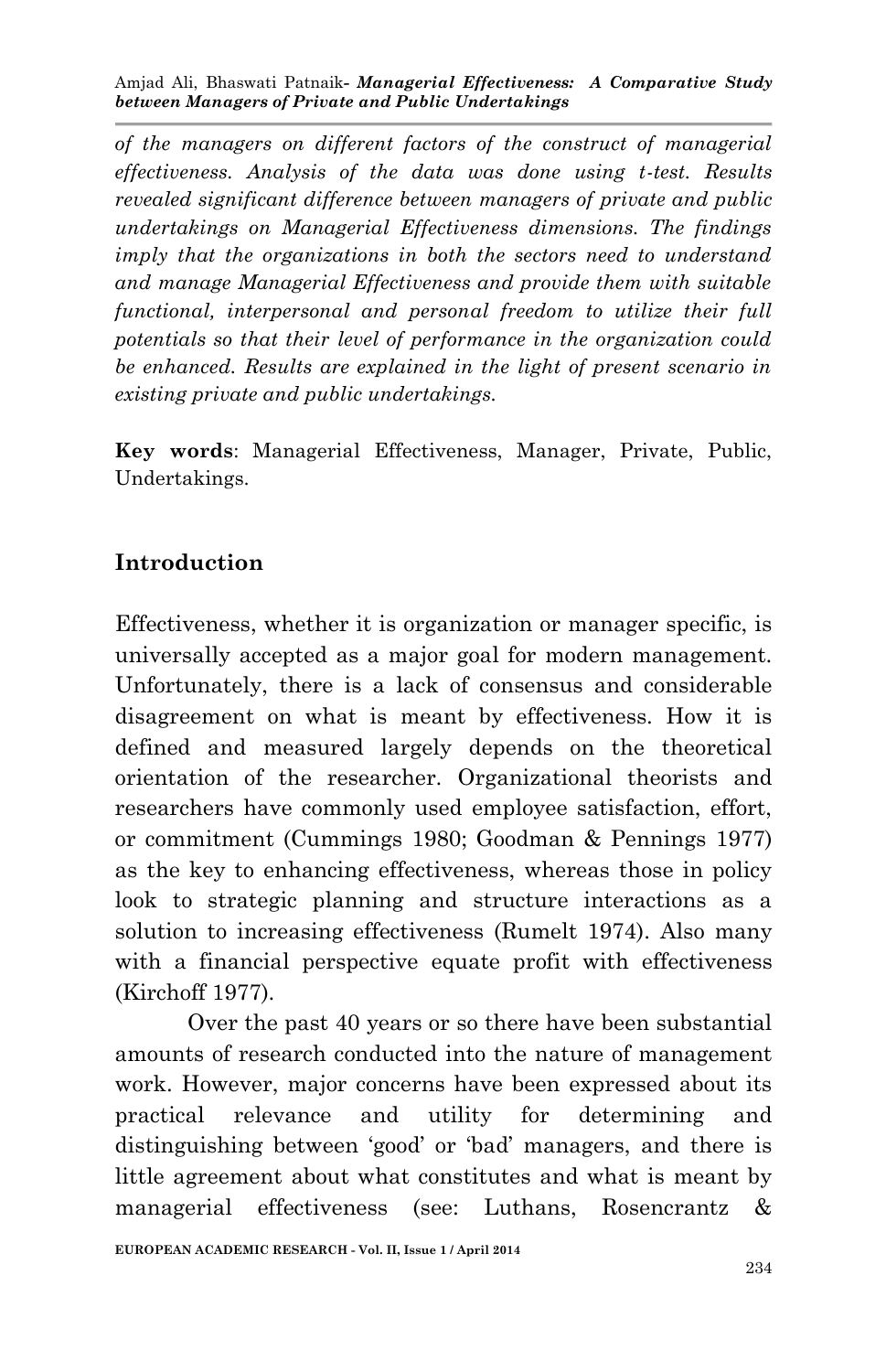Amjad Ali, Bhaswati Patnaik*- Managerial Effectiveness: A Comparative Study between Managers of Private and Public Undertakings*

Hennessey 1985; Martinko & Gardner 1985: 1990; Luthans, Welsh & Taylor 1988; Cammock, Nilakant & Dakin 1995; Willcocks, 1992; 1997; Barker 2000). Van der Velde, Jansen and Vinkenburg (1999), drawing strongly on the work of writers such as Thornton (1980), Foti (1990), Shipper (1991), Bass and Yammarino (1993), Atwater and Yammarino (1992) and Tsui and Ashford (1994), assert there is a link between actual managerial success and the perceptions that subordinates, peers and superiors have concerning the behaviours they respectively associate with managerial effectiveness or managerial ineffectiveness. However, they argue that the respective judgments of subordinates, peers, superiors and managers on what constitutes effective managerial behaviour often differ.

Though, it is difficult to define managerial effectiveness in concrete terms. A number of experts of management have perceived it from their own frame of reference. However decisions about effectiveness are bound to be situational as well as contingent upon the definitions and perspectives of those making the judgment.

The traditional perspective on managerial effectiveness defines it in terms of ability to set and achieve goals (Bartol and Martin 1991). The above perspective argues that it is the managerial effectiveness that is responsible for organisational effectiveness. Further, the situational perspective considers context specific variables such as managerial position, nature of the task, organisational and socio-economic environment in defining managerial effectiveness (Langford 1979; Margerison 1981 cited in Bamel et al. 2011). Furthermore, the organisational perspective emphasises on managerial capability to create a vision for the future of the organisation, as a main parameter of managerial effectiveness (Srivastava and Sinha, 2007). Moreover, the individual perspective focuses on the individual rather than the organisation for managerial effectiveness because individuals can learn, practice and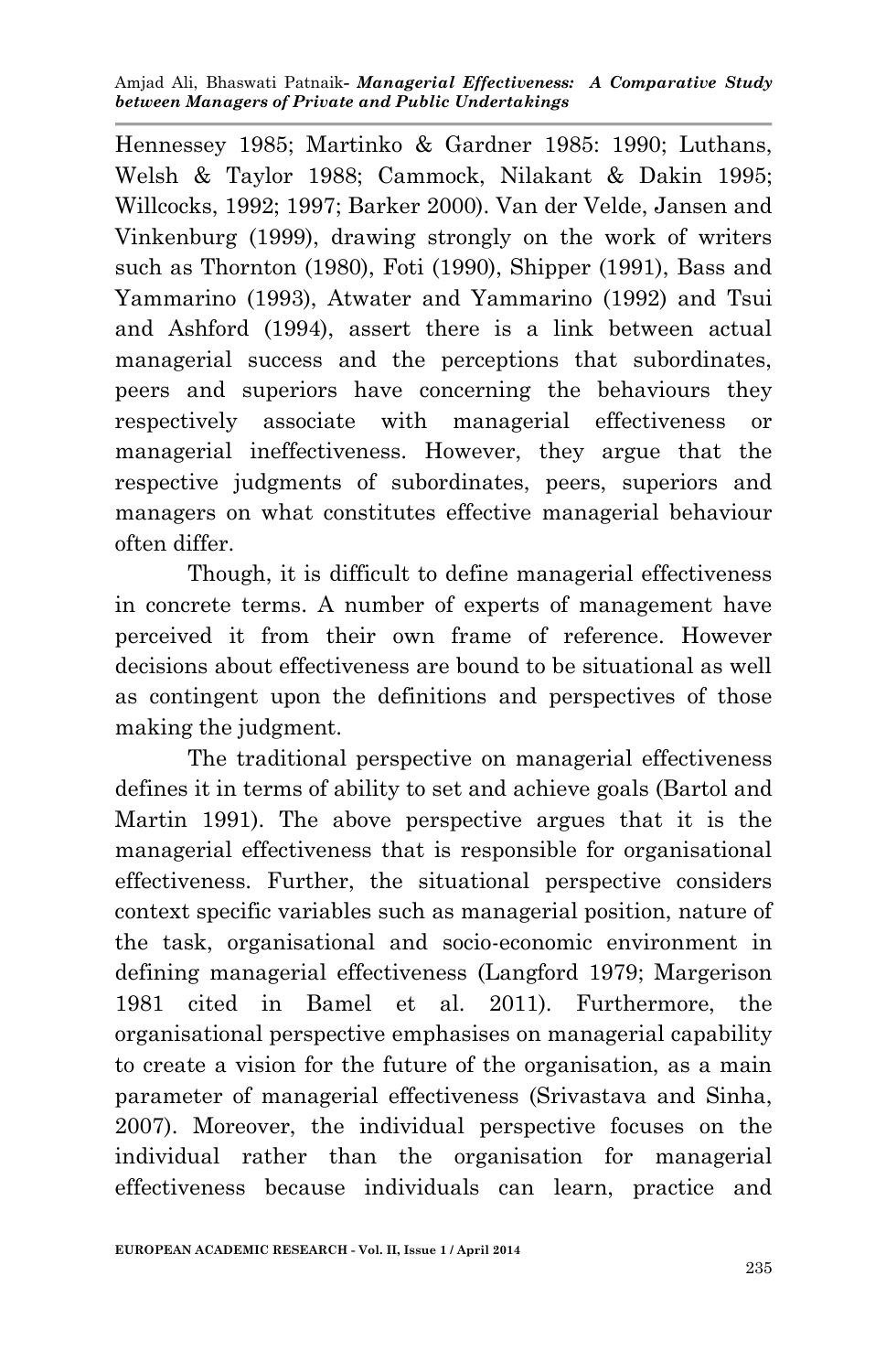develop management skills and behaviour, which can be applied across the situations and contexts (Page et al. 2003). Managerial effectiveness has also been articulated as the ability of a manager to carry out the activities required for his position while achieving the results both current and in terms of developing further potential (Gupta 1996).

However, managerial effectiveness is often defined in terms of output - what a manager achieves. This result oriented definition leads us to look for the factors that contribute towards the "results". Studies find three factors to be responsible for the results that an organisation achieves through its managers. These are; (a) the efforts and ability of the managers, (b) the environment in which the managers and the organisation operates, and (c) the efforts and ability of the subordinates. Thus, the managers' ability is the key element in achieving the desired results.

According to Campbell (1970) managerial effectiveness should reflect in organizational effectiveness as well. Even if it does not, the effectiveness of the individuals by itself should be a matter of concern; because performing well is a prerequisite to any subsequent positive organizational dynamics.

Sayeed (2002) defined managerial effectiveness as a function of behaviour as well as technical management process. It is a leader's ability to achieve desired results. How well he applies his skills and abilities in guiding and directing others determines whether he can meet those results effectively. If he can, his achievements are poised to help the organization gain a competitive edge against rival organizations heading into the future.

Managerial effectiveness has always been the prime concern and motto of the business owners (Shukla and Mishra, 2010). Recognising this fact, management researchers have always tried to investigate the factors that play an important role in determining managerial effectiveness. Some of these factors are personality (Barrick and Mount 1991; Kumar et al.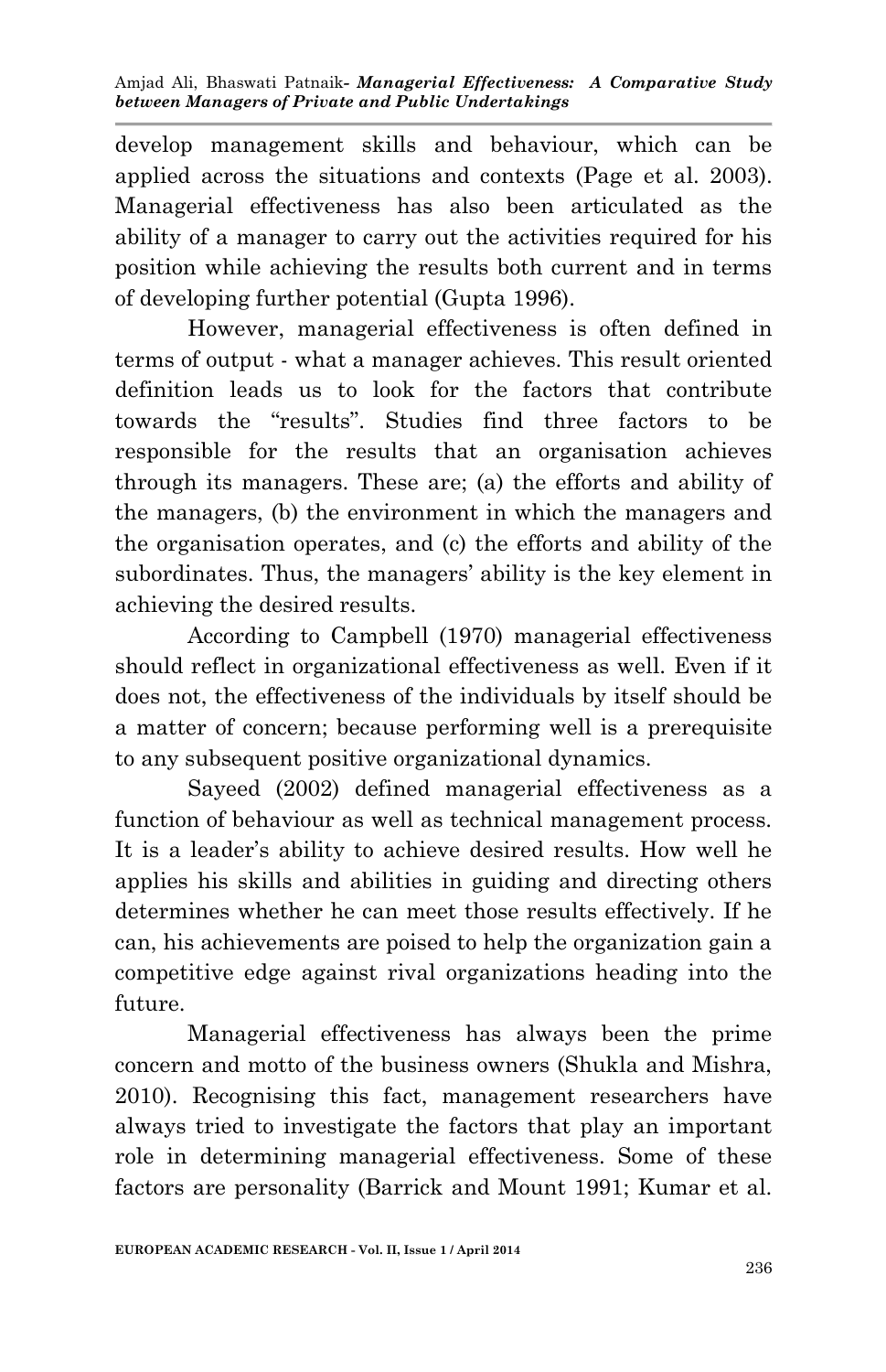2008; Rastogi and Dave 2004), culture (Pathak et al. 2009; Smith and Schwartz 1997; Vallabh 2010) and human resource development practices (Narayan and Rangnekar 2008; Ravichandran 2011).

A review of literature shows that managerial effectiveness has been studied with three perspectives:

- Traditional/ Conventional perspectives
- Organisational level competency based perspective, and
- Individual level competency based perspective.

The Traditional model emphasizes the ability to set and achieve goals (Bartol and Martin 1991) where it implicitly assumed that managerial effectiveness leads to organizational effectiveness.

The Organizational competency based approach implies that there is long term future orientation that accounts for both external and internal influences on the organizations. From these analyses a vision is created for the future of the organization, goals are set that will achieve the vision and plans are developed to achieve these strategic goals. Here the organization tries to create the system and environment with the help of skills and characteristics of managers that lead them to achieve strategic intents.

The Individual competency based approach to managerial effectiveness focuses upon the individual rather than the organization. The purpose of this approach is to develop transferable (generic) management skills that are applicable across different circumstances both nationally and internationally. But this competency based perspective on managerial effectiveness has been heavily criticized on the ground of the contingencies and the contexts.

Effectiveness is best seen as something a manager produces from a situation by managing it appropriately producing the results or meeting the targets in every sphere of the activities of organizations. The manager's job is linked with three major dimensions- technical, conceptual and human. The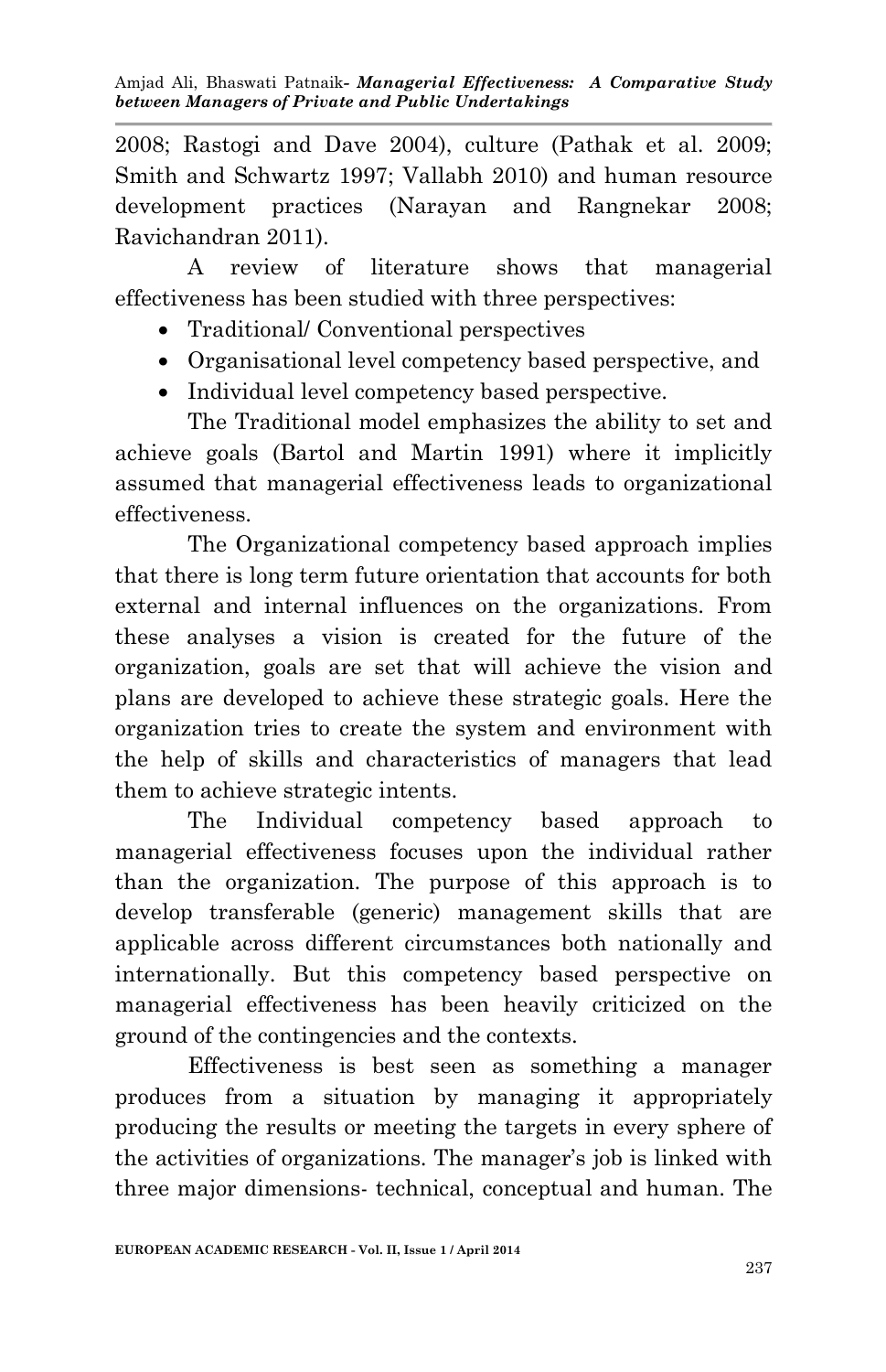productivity of any organization can be increased by the effective management of three dimensions and specially by managing the conceptual and human dimensions of management. All managers need to work with and through subordinates to optimize organizational performance. Therefore, certain behavioural skills are required of individuals if they are to be effective as managers.

Managers have many resources at their disposal and the quality of work is dependent on how well these resources have been utilized. The performance of a manager can be measured by the extent to which goal that is important to the group and organizations are met through the productive efforts of subordinates (Herbert 1976). In other words effective management is the culmination of synergy of effectiveness of individual managers in the organization (Sen and Saxena 1999). Das (1987) identified the characteristics of an efficient branch manager as setting an example by personal qualities, job knowledge, and business acumen and management ability. Miles (1992) suggested that constructive use of authority entails the ability to formulate clear goals and to determine what steps are necessary to achieve those including getting people to do what is necessary for achieving the targets. Misumi (1989), Misumi and Peterson (1985) defined the ideal manager in Japan in terms of both performance and maintenance orientations, namely a manager who leads a group towards goal attainment and preserves its social stability. Just as there had been controversy and many arguments were raised that a good leader should have certain characteristics similar arguments are there for managerial effectiveness.

There are many particular set of characteristics like job knowledge, good communication, business acumen and interpersonal relationships but having these characteristics are not sufficient to become effective manager. Apart from this, managerial effectives are not only a personality characteristics but it is related to performance and output.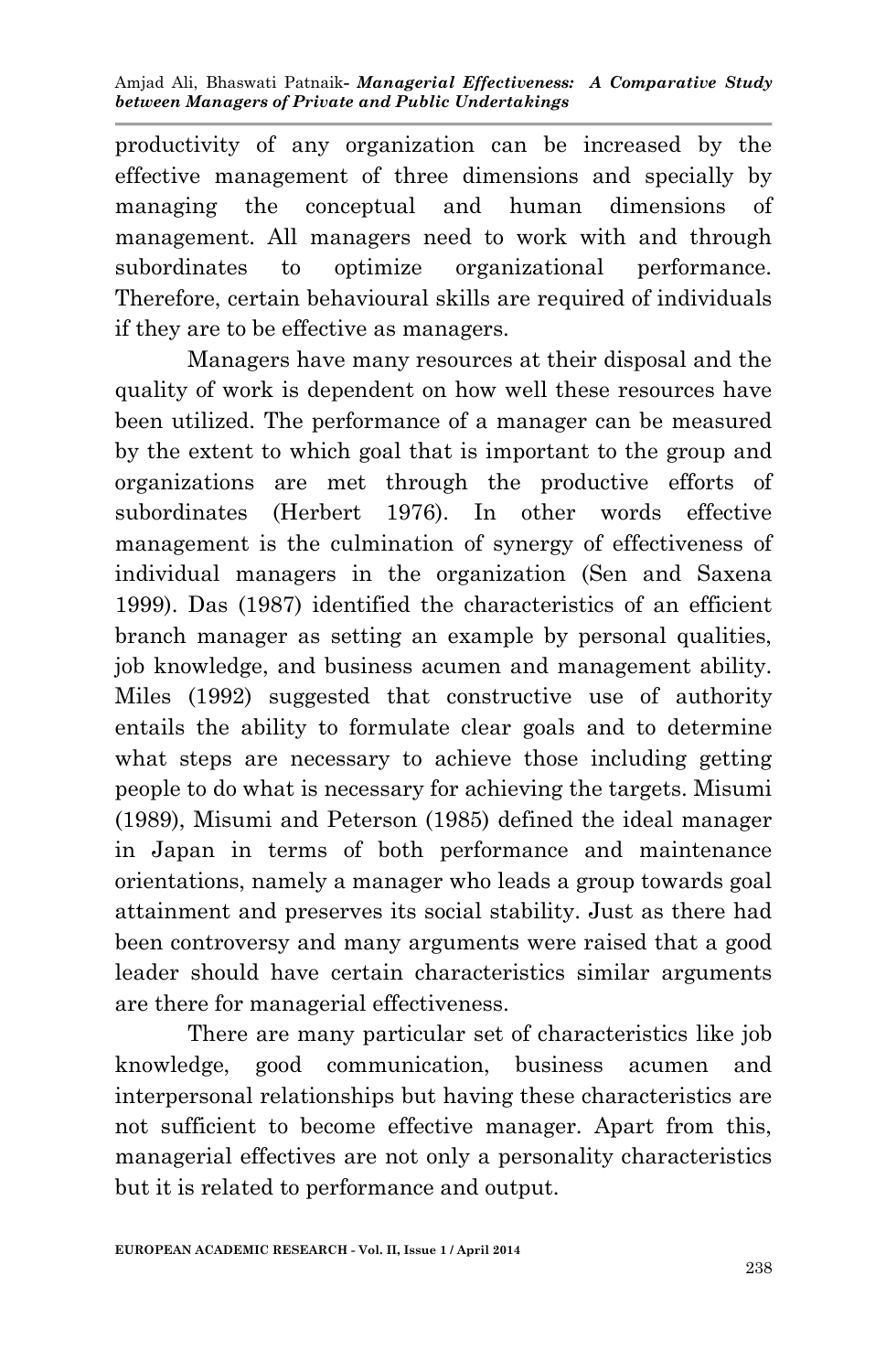Managerial effectiveness may include a list of qualities or skills associated with effective managers. Whetton and Cameron's definition focuses on these skills: "verbal communication, managing time and stress, managing individual decisions, recognizing, defining and solving problems, motivating and influencing others, delegating, setting goals and articulating a vision, self-awareness, team building and managing conflict." This list shows how a manager must have a wide range of skills and must effectively multitask. These skills can be summarized as planning, delegating, troubleshooting and using interpersonal skills to get people to achieve goals.

Gupta (1996) has developed a 16-factor scale to measure managerial effectiveness. These factors are tapping three important aspects of effectiveness: activities of his position, achieving the results, and developing further potential. The managerial effectiveness has been measured by experts in several different ways at different times. Some models focus on individual competencies of managerial effectiveness while most of the studies have taken performance measure and superior's appraisal rather than self report measures while deciding the effectiveness of a manager.

Analoui (1997, 1999) identified eight sets of behavioural influences (parameters of effectiveness) which to a large degree determine the degree of the effectiveness of senior managers. Given the crucial role of the senior managers in the formulation and implementation of company institutions/policies, how effective they are and how to improve their effectiveness are becoming increasingly important (Analoui 1999, 2007).

## **Model of Managerial Effectiveness:**

To create our model we turned to the literature and identified those variables that have demonstrated links to managerial effectiveness. Moreover, we added all those variables in the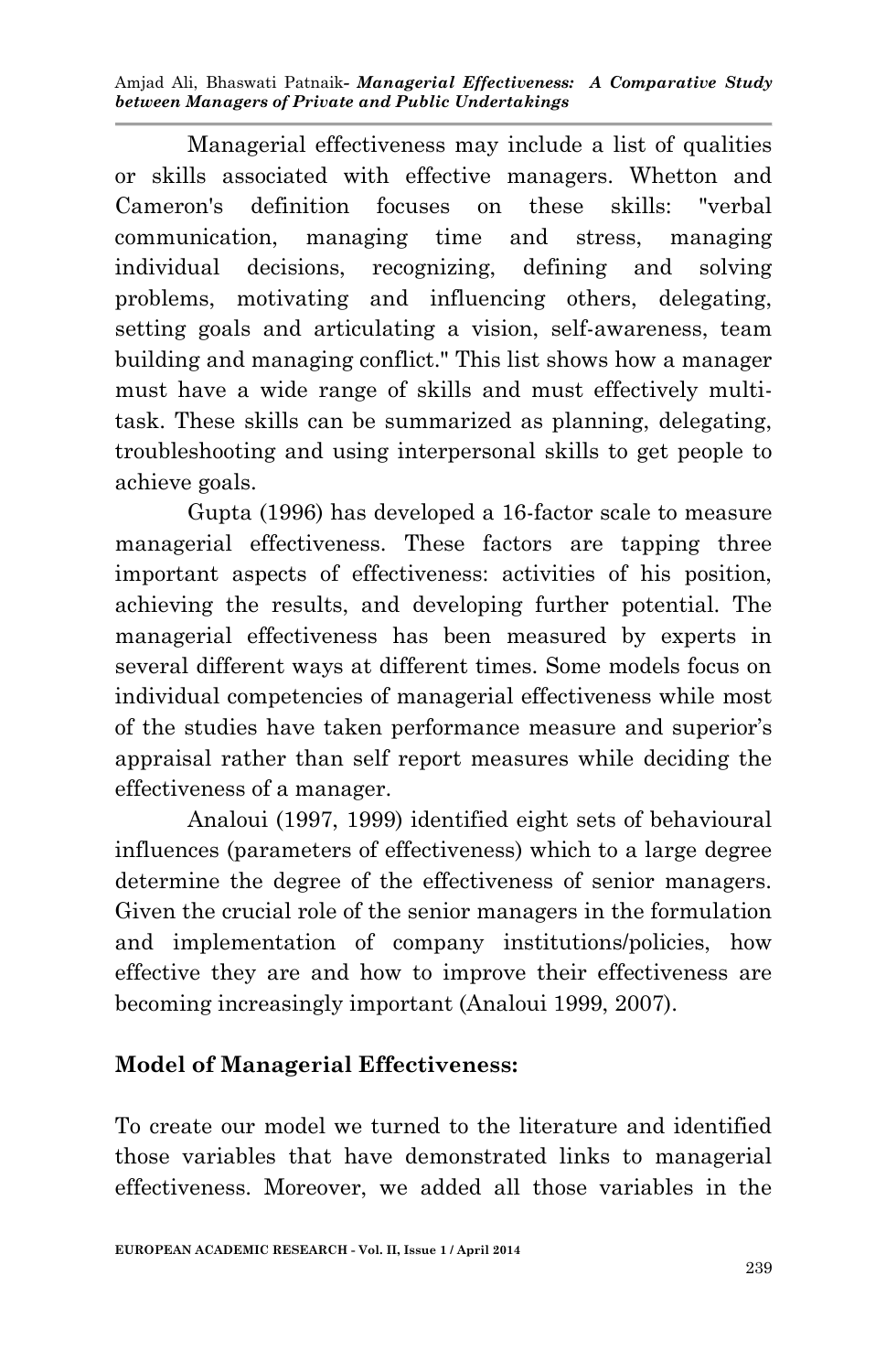present model which assesses and constitute our measuring scale. The entire study is based up on these dimensions such as functional, interpersonal and personal effectiveness and their components, and found to have positive relations with



#### **Functional Effectiveness:**

The effectiveness of managers that play a large part in how well your entire organization function. It is assessed to determine how well it can help organization to achieve its strategic objectives. Trends such as globalization, technological advances and deregulation mean that organization must be better, faster and more competitive to survive and thrive today. Other important trends include growing workforce diversity and changes in the nature of work, such as the movement toward a service society and a growing emphasis on human capital.

#### **Interpersonal Effectiveness:**

**EUROPEAN ACADEMIC RESEARCH - Vol. II, Issue 1 / April 2014** Effective interpersonal skills are prerequisites to successful management of people in organizations. Managing teams and groups, resolving interpersonal conflicts, and handling negotiations are but a few of the areas where it is imperative to possess such skills. With increasing dependence on people in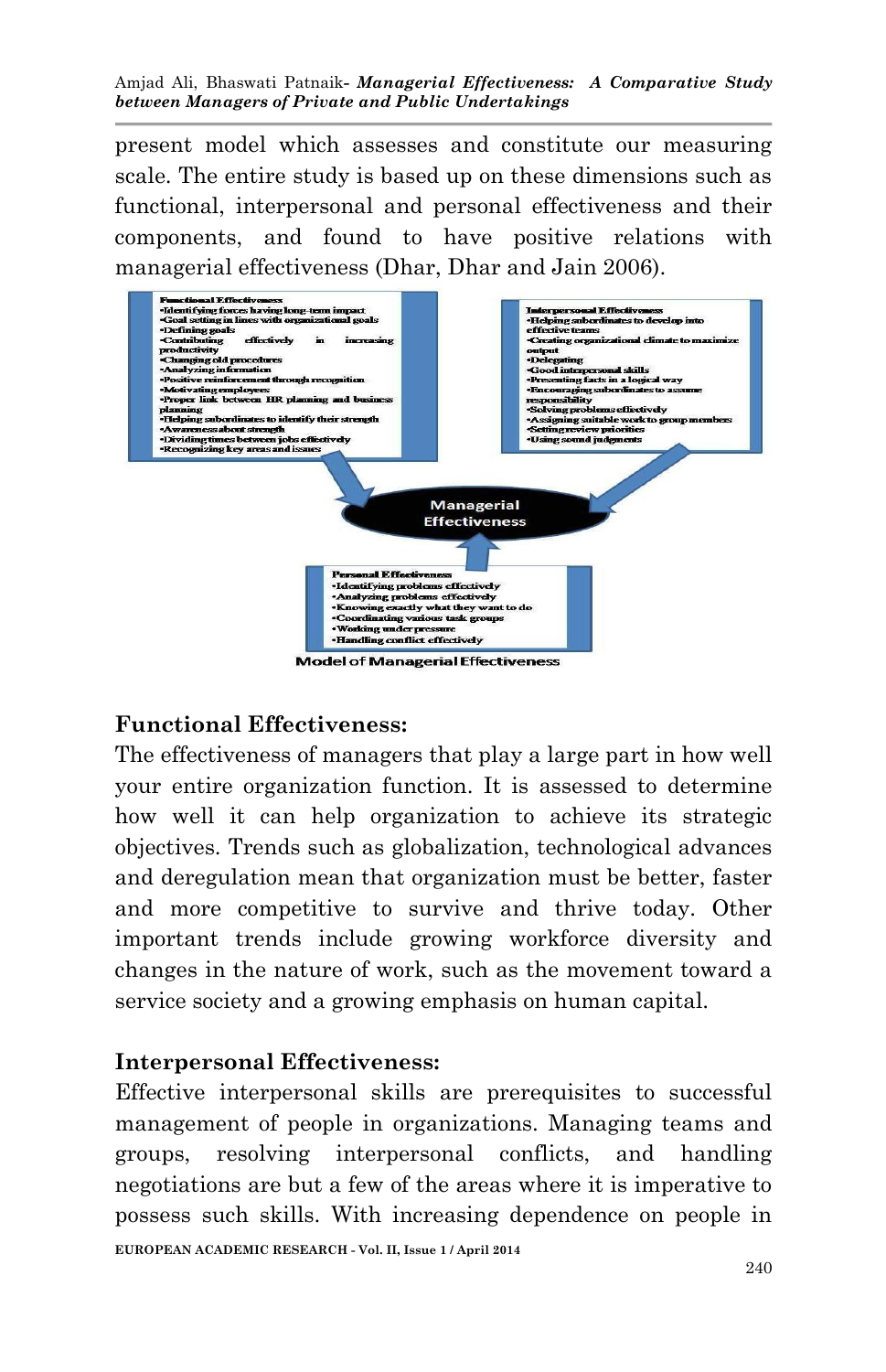sustaining competitive advantage of organizations, there is a growing need for managers to understand and sharpen the essential skills required to foster willingness among their people to contribute to the organization.

Organizations are essentially groups of individuals constructed to strive for specific goals. The success and growth of organizations depend significantly on the individual's ability to work well at the interpersonal level as well as in and with groups. Even the individual's success and growth in organizations depend significantly on his/her ability to work well with others.

The importance of team work has been recognized since long. However, the challenges faced by organizations in recent times have made the need to understand the conditions that make interactions between individuals and groups effective extremely important. Interpersonal effectiveness is required to develop critical teams which play roles that are extremely important.

## **Personal Effectiveness:**

Personal Effectiveness' encourages managers to develop selfknowledge and apply this to their behaviour, both in relation to their own job performance and in the role of leading and managing others. Through reviewing progress within your area of managerial responsibility, you will improve your own opportunities and prospects as well as build the ability to identify the strengths and weaknesses of others. "Personal Effectiveness" inspires managers to continuously develop and upgrade their set of skills, knowledge and behaviours to be appropriate for effective leadership in the 21st century. Personal Effectiveness' introduces managers to the idea of effective performance and the underlying techniques and approaches required in terms of behaviour and skills to achieve effective performance.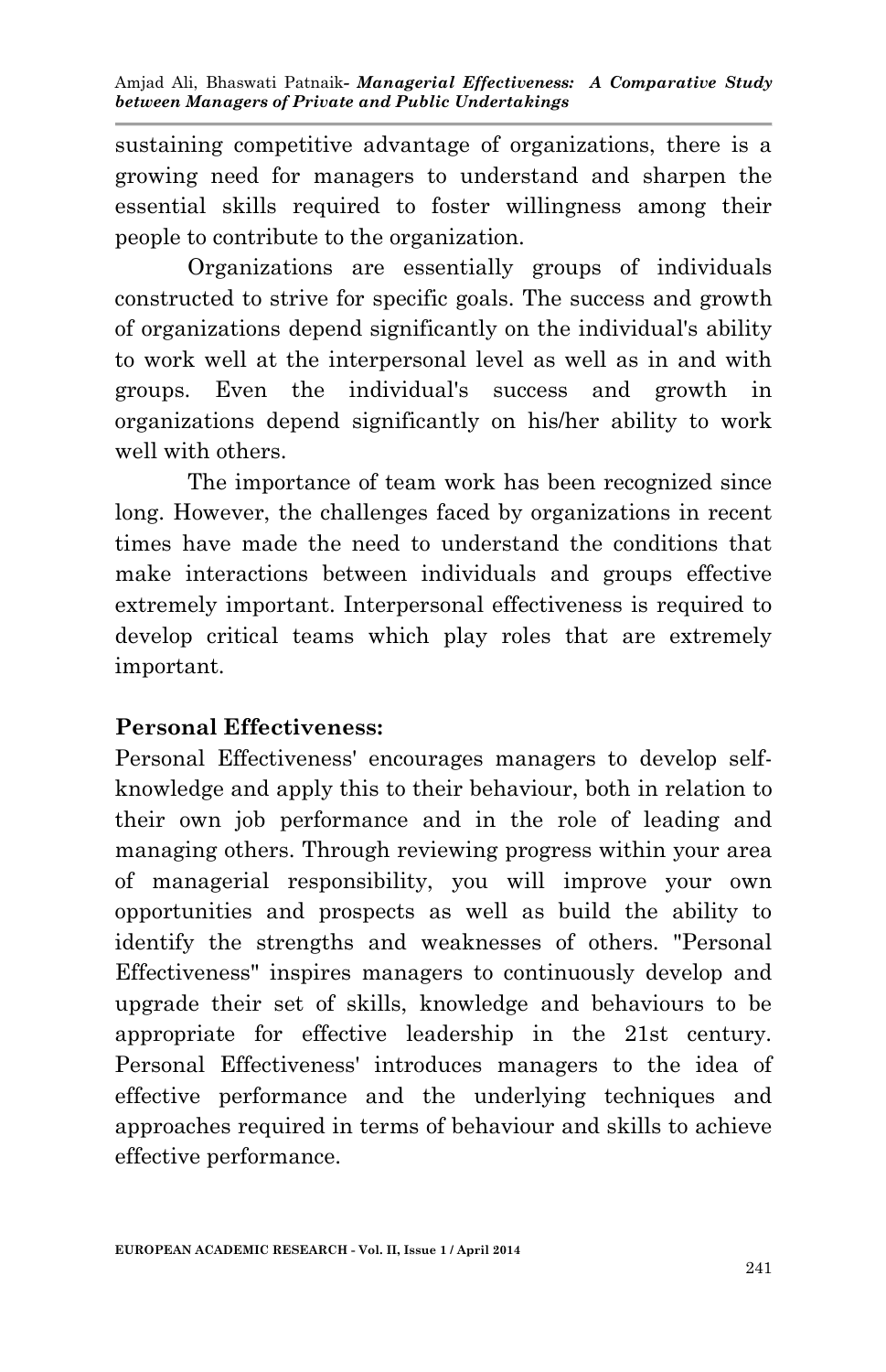#### **Comparison between Private and Public Undertakings:**

The main distinction between the private sector and the public sector is principally their ownership. Private sectors are owned by shareholders or entrepreneurs while public sectors are jointly owned by members of political communities. Public agencies are funded by taxation whereas private agencies are funded by the pay of their consumers. Public sectors are controlled by political forces and private sectors are controlled by market forces.

When comparing the public and private sector, there is some commonality on the issues of resources and appropriate staffing, but otherwise, based on the work of Analoui (1995, 1997, 1999), the public sector seems to have problems with time and workload issues while the private sector companies surveyed are concerned by various people management skills (Chanzi, 2009).

In the opinion of Profiroiu, the performance in the public sector implies a relationship between objectives, means and results, so performance is the result of the simultaneous pursuit of efficiency, effectiveness and a corresponding budget (Profiroiu 2001).

Chanzi (2009) in his study on senior managers identified significant difference between private and public undertakings on managerial effectiveness and apprehended some possible development direction for the effectiveness of future senior manager (SMs) in the public sector.

Therefore, this study is an attempt to fill the lacuna and the absence, located somewhere in previous researches by exploring the significant difference between managers of private and public undertakings on managerial effectiveness and its dimensions in a sample of Indian managers with the following objectives and hypotheses.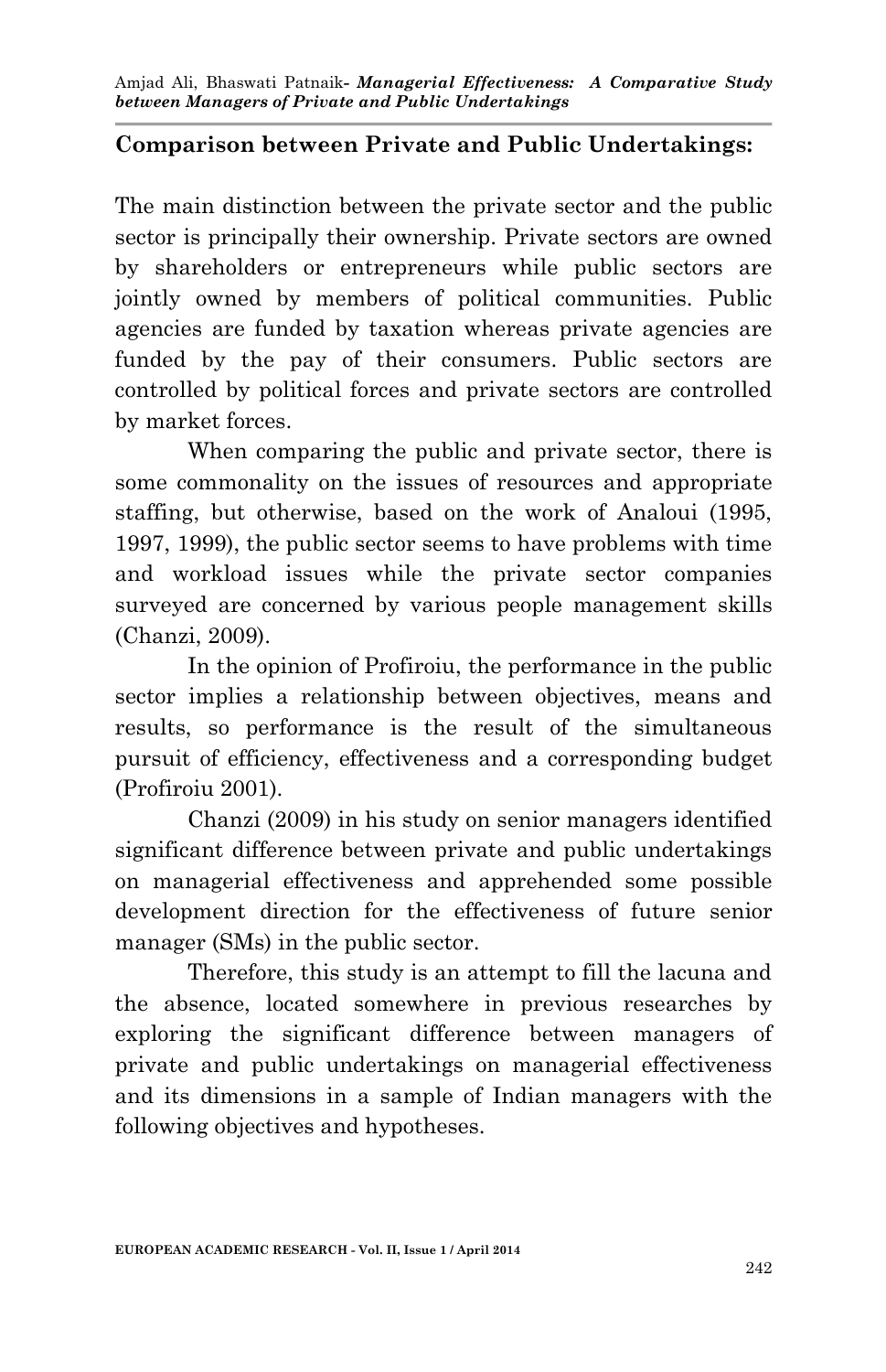## **Objectives of the Study**

The present study is aimed to analyze the perception of managers on their managerial effectiveness in the organized public and private undertakings in India. It recognizes the various factors involved in the managerial effectiveness of managers in private and public undertakings. In the present research our focus was given to explore the significant difference between Managers of Private and Public Undertakings on their;

- Functional Effectiveness
- Interpersonal Effectiveness
- Personal Effectiveness, and
- Overall Managerial Effectiveness dimensions.

## **Hypotheses of the Study**

In the light of available literature related to the present study, following hypotheses were formulated;

> H1: Managers of private undertakings would perceive their better Functional Effectiveness as compared to the managers of public undertakings.

> H2: Managers of private undertakings would perceive their better Interpersonal Effectiveness as compared to the managers of public undertakings.

> H3: Managers of private undertakings would perceive their better Personal Effectiveness as compared to the managers of public undertakings.

> H4: Managers of private undertakings would perceive their better Overall Organizational Effectiveness as compared to the managers of public undertakings.

## **Design of the Study:**

The main functions of research design are to provide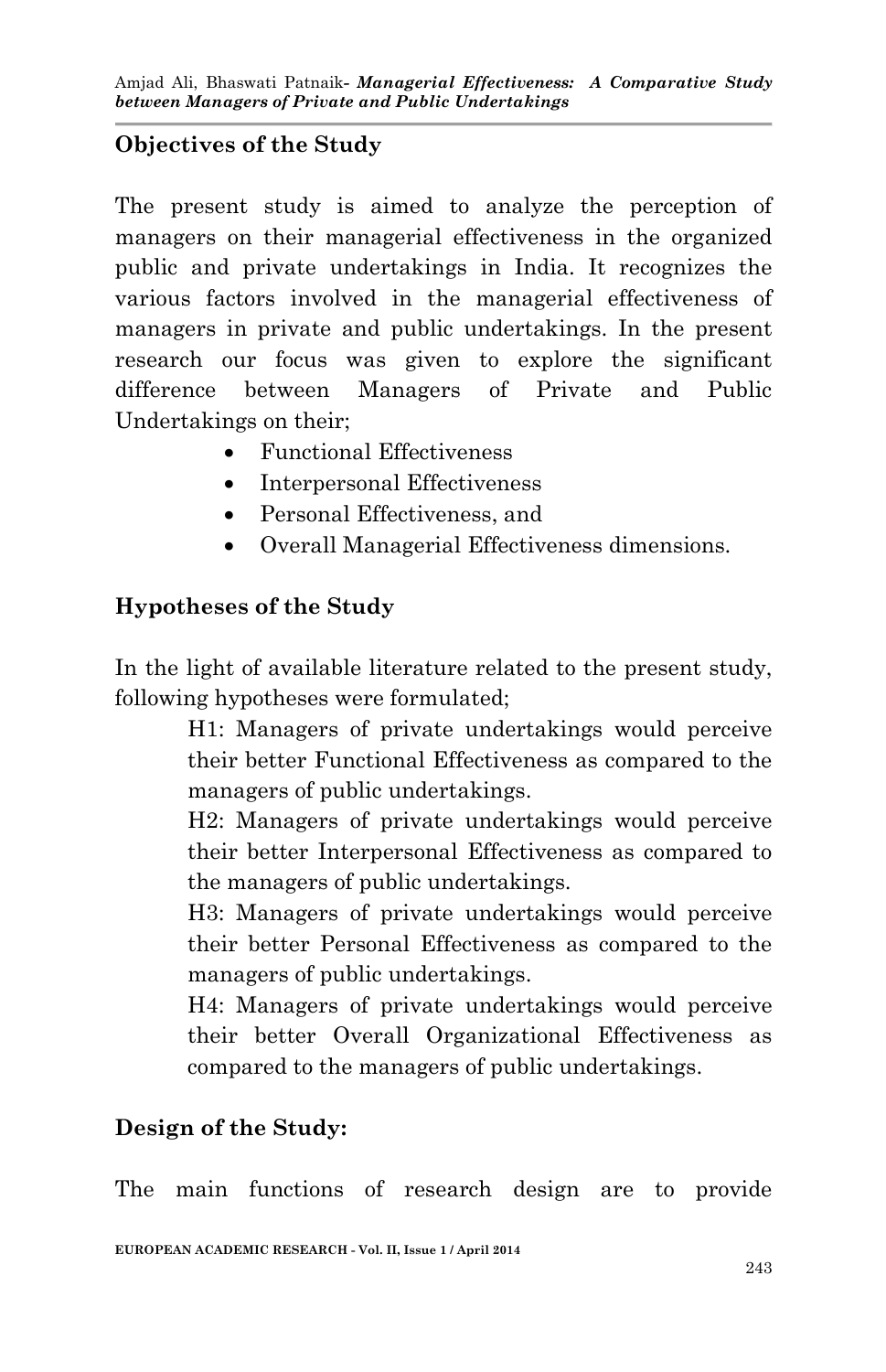information for the collection of relevant evidence with minimal expenditure of effort and time. It depends mainly on the research objectives and hypotheses. Keeping in view the objectives and hypotheses of present research two group measures designs has been used in this endeavour.

# **Methodology**

# **Participants:**

The sample of present research consisted of a total of (N=100) Managers, 50 each from private and public undertakings. All the respondents were selected through purposive sampling method from different parts of Delhi and its NCR (National Capital Region). The age of the sample ranged from 30 to 55 years. The data was collected from following private and public undertakings, Reliance, Kingfisher, Britannia, Ultratech, Hero Honda and MTNL, BSNL, NDPL, BHEL, GAIL, etc.

# **Instrument:**

**Managerial Effectiveness Scale:** Managerial Effectiveness Scale developed by Dhar, Dhar and Jain (2006) was used to assess the managerial effectiveness of the managers on different factors of the construct of managerial effectiveness. This scale contains 29 items. Each item of this scale was rated on 7 point rating scale ranging from strongly disagree to strongly agree with a score 1 to 7 (1-strongly disagree, 2 moderately disagree, 3-slightly disagree, 4-neither agree nor disagree, 5-slightly agree, 6-moderately agree and 7-strongly agree). The scale measures three important factors of managerial effectiveness such as;

- 1. Functional effectiveness
- 2. Interpersonal effectiveness, and
- 3. Personal effectiveness

The reliability of the scale was determined by the split-half method corrected for full length by applying Spearman-Brown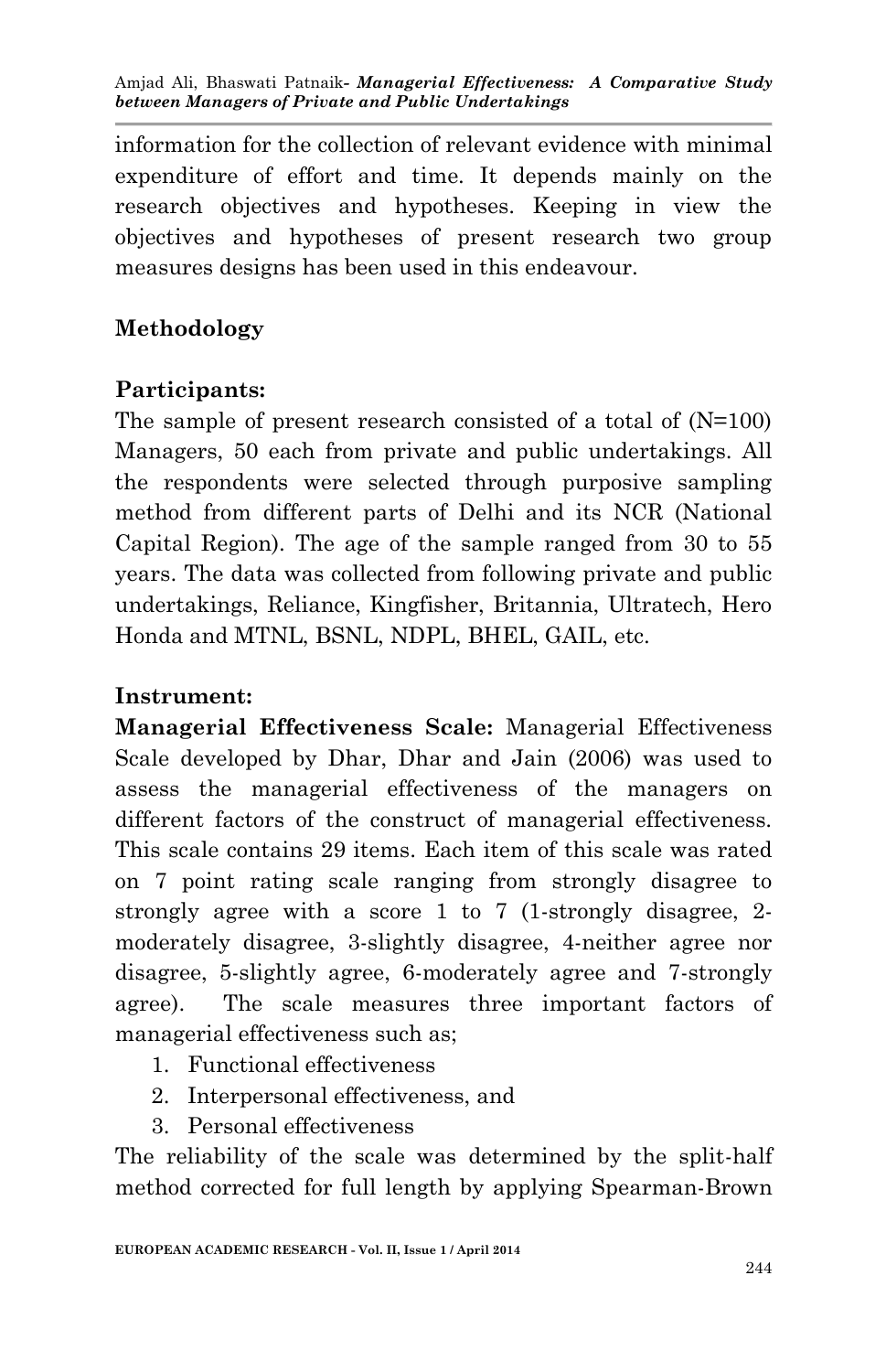Prophecy Formula on the data collected from the sample. The reliability coefficient was found to be 0.96. Besides face validity, as all items of the scale were related to the concept of Managerial Effectiveness, the scale has high content validity on account of being 0.98. Norms of the scale are available on the sample working in private and public organizations. These norms should be regarded as reference points of interpreting the Managerial Effectiveness scores.

#### **Statistical Analysis**

In the present investigation t-test has been computed to analyze the significance of difference between two groups of sample on overall Managerial Effectiveness. Statistical Package for Social Science (SPSS) version 16.0 is used for tabulation and analysis.

#### **Result and Discussion**

| Variable      | Group   | N  | Mean  | SD   | t-value<br>$(df=98)$ | $*p$   |
|---------------|---------|----|-------|------|----------------------|--------|
| Functional    | Private | 50 | 63.00 | 9.03 | 4.46                 | < 0.01 |
| Effectiveness | Public  | 50 | 54.58 | 9.80 |                      |        |

**Table 1 : Means, SDs and t-value of managers of private and public undertakings on Functional Effectiveness dimension of Managerial Effectiveness.**

\*significant at 0.01 level

The mean and SD in the case of managers of private undertakings for Functional Effectiveness dimension was found to be 63.00 and 9.03 while in the case of managers of public undertakings the mean and SD was found to be 54.58 and 9.80 respectively. The t-value between the two means was found to be 4.46 which was significant at 0.01 level.

The Mean and SD in the case of Private undertakings is found to be higher as compared to the Public undertakings on Functional Effectiveness. The Value obtained through t-test is significant on 0.01 level for both the groups on the variable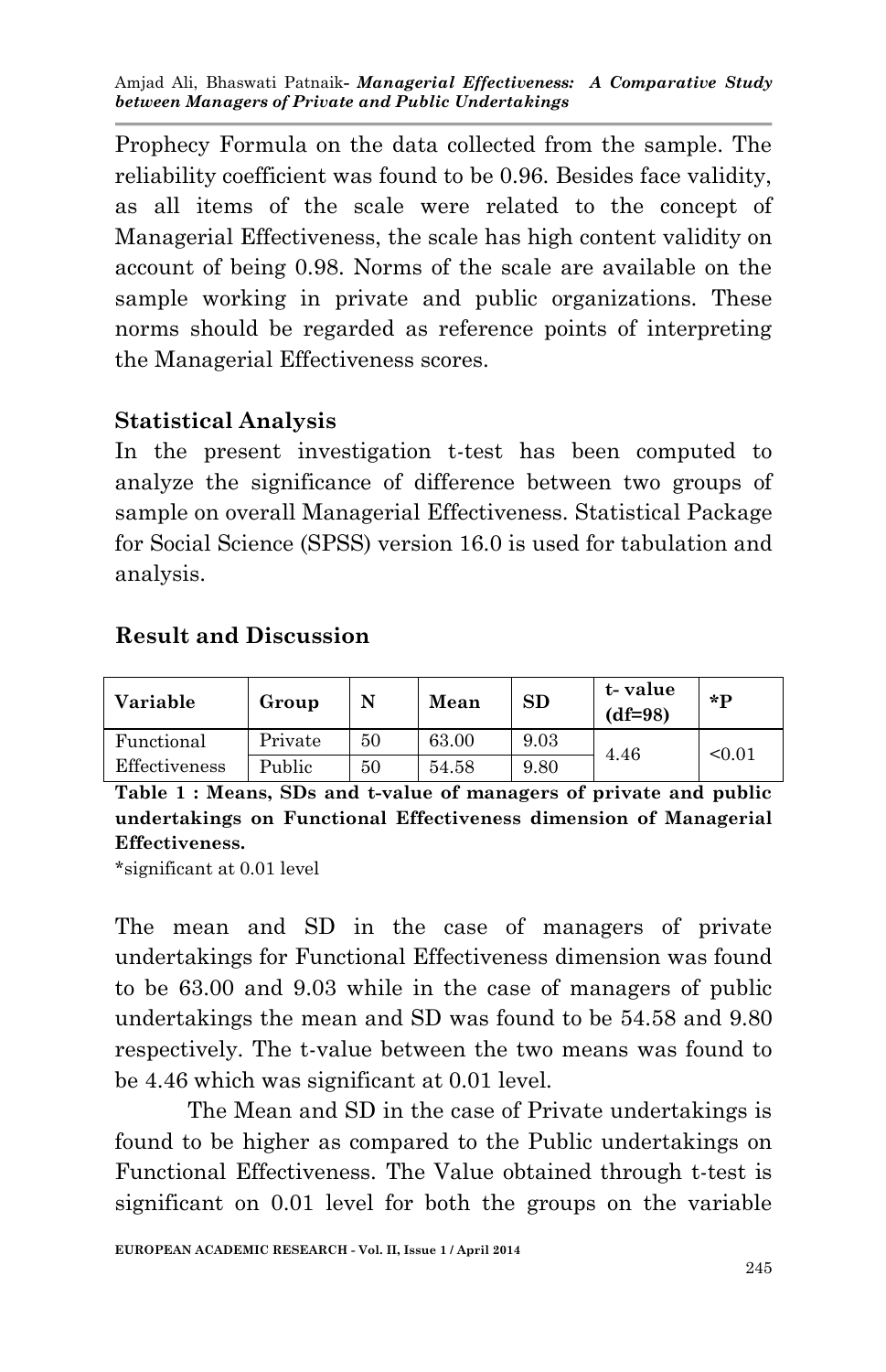measured in the present study. Thus, the first hypothesis (H1) of the present study that "Managers of private undertakings would perceive their better Functional Effectiveness as compared to the managers of public undertakings" has been proved.

| Variable      | Group   |    | Mean  | <b>SD</b> | t-value<br>$(df=98)$ | $*$ <b>D</b> |
|---------------|---------|----|-------|-----------|----------------------|--------------|
| Interpersonal | Private | 50 | 50.10 | 8.55      | 6.94                 | < 0.01       |
| Effectiveness | Public  | 50 | 37.80 | 9.15      |                      |              |

**Table 2 : Means, SDs and t-value of managers of private and public undertakings on Interpersonal Effectiveness dimension of Managerial Effectiveness.**

\*significant at 0.01 level

The mean and SD in the case of managers of private undertakings for Interpersonal Effectiveness dimension was found to be 50.10 and 8.55 while in the case of managers of public undertakings it was found to be 37.80 and 9.15 respectively. The t-value between the two means was found to be 6.94 which was significant at 0.01 level.

The Mean and SD in the case of Private undertakings is found to be higher as compared to the Public undertakings on Interpersonal Effectiveness. The Value obtained through t-test is significant on 0.01 level for both the groups on the variable measured in the present study. Thus, the second hypothesis (H2) of the present study that "Managers of private undertakings would perceive their better Interpersonal Effectiveness as compared to the managers of public undertakings" has been proved.

| Variable      | Group   | N  | Mean  | SD   | t-value<br>$(df=98)$ | $*$ <b>p</b> |
|---------------|---------|----|-------|------|----------------------|--------------|
| Personal      | Private | 50 | 30.70 | 4.96 | 9.57                 | < 0.01       |
| Effectiveness | Public  | 50 | 20.20 | 5.94 |                      |              |

**Table 3 : Means, SDs and t-value of managers of private and public undertakings on Personal Effectiveness dimension of Managerial Effectiveness.**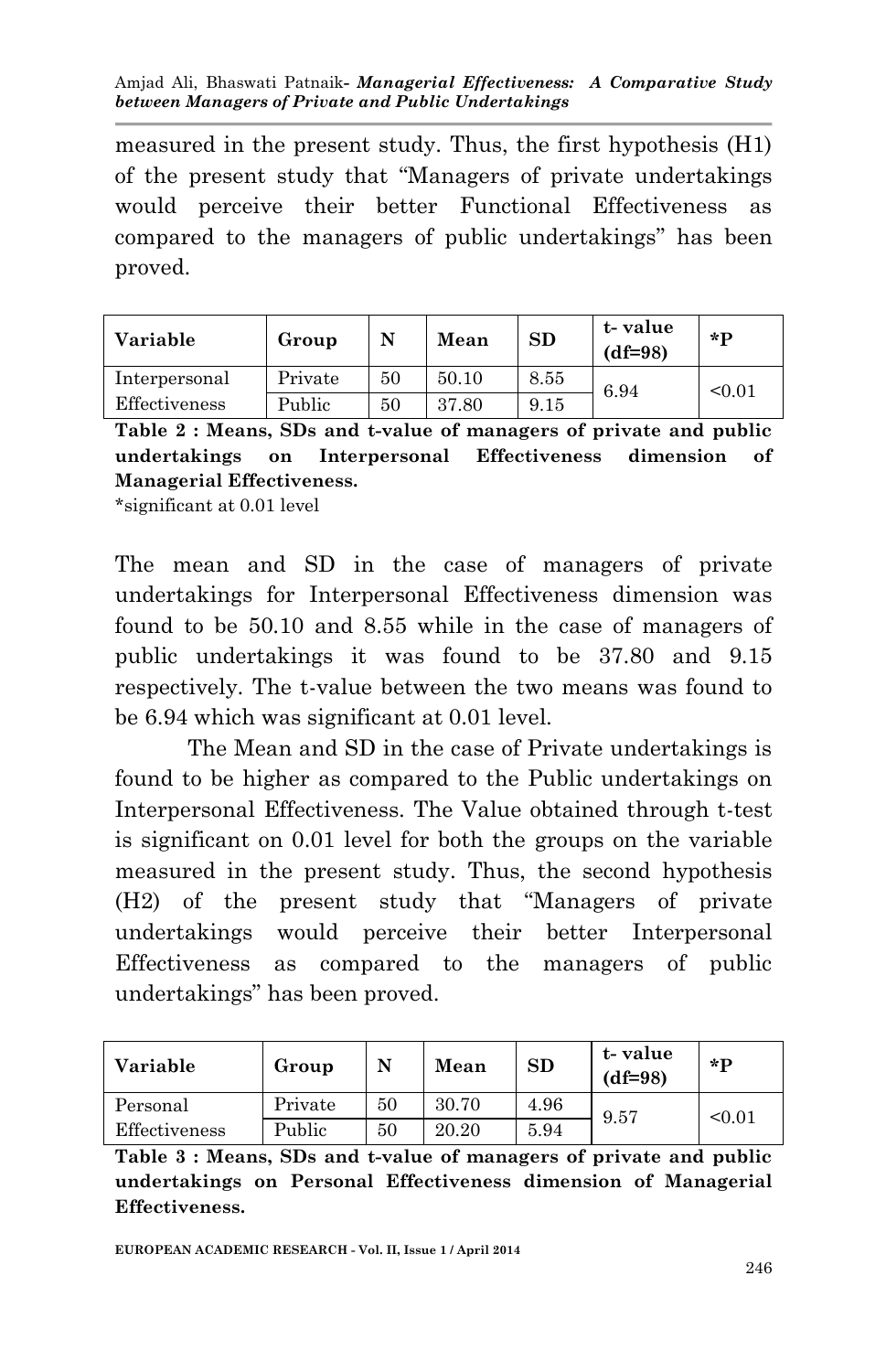\*significant at 0.01 level

The mean and SD in the case of managers of private undertakings for Personal Effectiveness dimension was found to be 30.70 and 4.96 while in the case of managers of public undertakings the mean and SD was found to be 20.20 and 5.94 respectively. The t-value between the two means was found to be 9.57 which was significant at 0.01 level.

The Mean and SD in the case of Private undertakings is found to be higher as compared to the Public undertakings on Personal Effectiveness. The Value obtained through t-test is significant on 0.01 level for both the groups on the variable measured in the present study. Thus, the third hypothesis (H3) of the present study that "Managers of private undertakings would perceive their better Personal Effectiveness as compared to the managers of public undertakings" has been proved.

| Variable                    | Group   | N  | Mean   | SD    | t-value<br>$(df=98)$ | $*$ D  |
|-----------------------------|---------|----|--------|-------|----------------------|--------|
| Overall                     | Private | 50 | 162.06 | 22.82 |                      |        |
| Managerial<br>Effectiveness | Public  | 50 | 122.76 | 35.45 | 6.59                 | < 0.01 |

**Table 4 : Means, SDs and t-value of managers of private and public undertakings on Overall Managerial Effectiveness.** \*significant at 0.01 level

The mean and SD in the case of managers of private undertakings for Overall Managerial Effectiveness dimension was found to be 162.06 and 22.82 while in the case of managers of public undertakings the mean and SD was found to be 122.76 and 35.45 respectively. The t-value between the two means was found to be 6.59 which was significant at 0.01 level.

The Mean and SD in the case of Private undertakings is found to be higher as compared to the Public undertakings on Overall Managerial Effectiveness. The Value obtained through t-test is significant on 0.01 level for both the groups on the variable measured in the present study. Thus, the fourth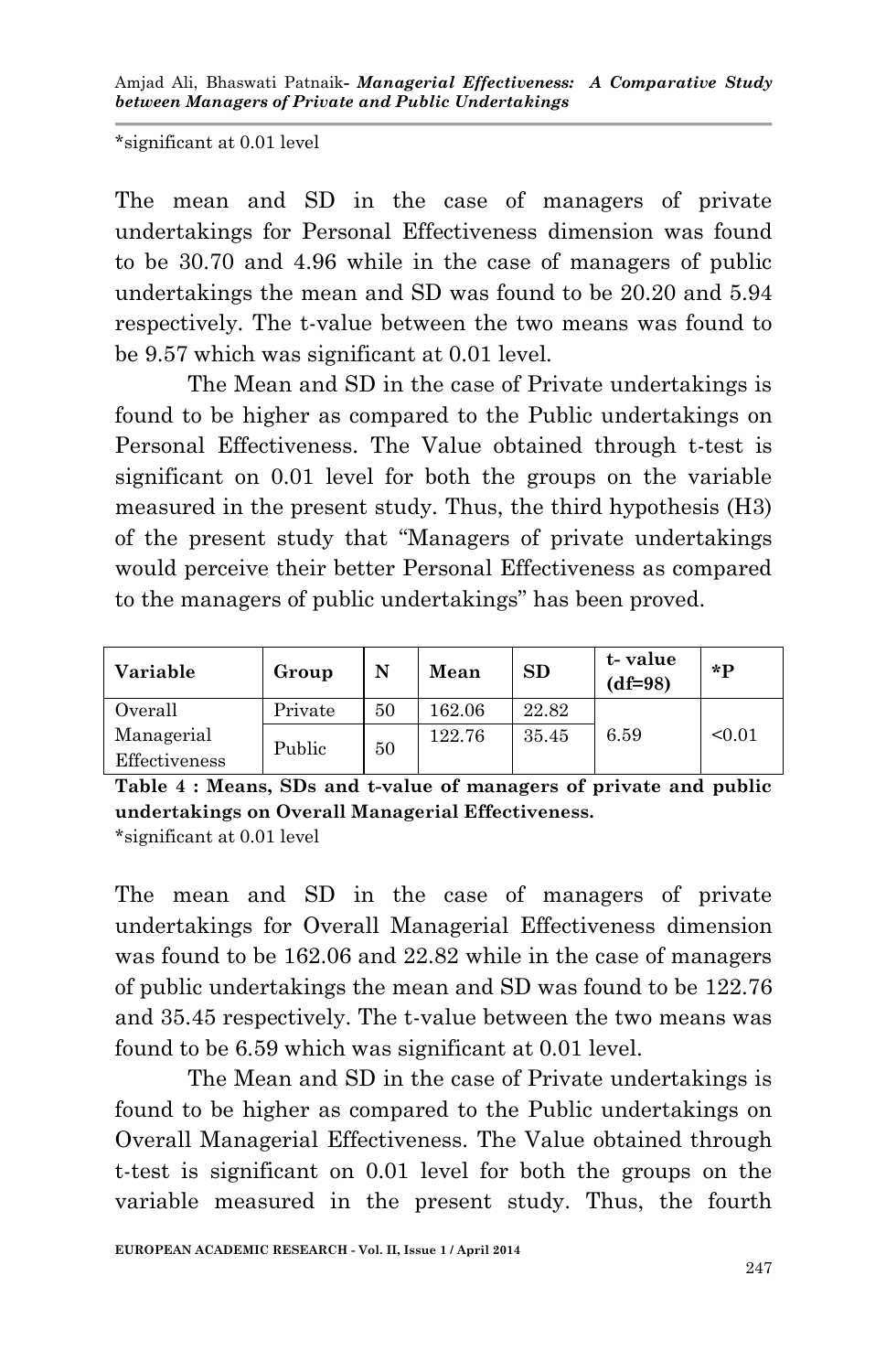hypothesis (H4) of the present study that "Managers of private undertakings would perceive their better Overall Managerial Effectiveness as compared to the managers of public undertakings" has been proved.

# **Conclusions**

Generally, managerial effectiveness is considered a core issue in the field of management. The main objective of this research endeavor was to analyze significant difference between managers of private and public undertakings on managerial effectiveness and their dimensions. The results revealed that managers of private undertakings are found to be better on all the measured dimensions and on overall organizational effectiveness. Hence, managers of private undertakings perceived better managerial effectiveness as compared to their counterpart of public undertakings. Analoui (1995, 1997, 1999) and Chanzi (2009) provided direct or indirect support to the present findings.

From the above discussions, it is possible to draw some tentative implications for public sector reforms. Although there are some common factors relating to overall organizational effectiveness in both sectors, there appears to be overshadowed by differences between them. However, there appears to be a need to address different functional, interpersonal and personal effectiveness for the public sector managers. In contrast, for the public sector managers, the principal concerns are ineffective leadership and lack of people-management skills. Finally, the differences identified between the two sectors might indicate a possible developing direction for future managerial effectiveness in the public sector, such as the emphasis placed on teamwork, communication, conflict resolution and goal settings.

Improving the deficient behaviour will lead to increase in the managerial effectiveness. This study has been successful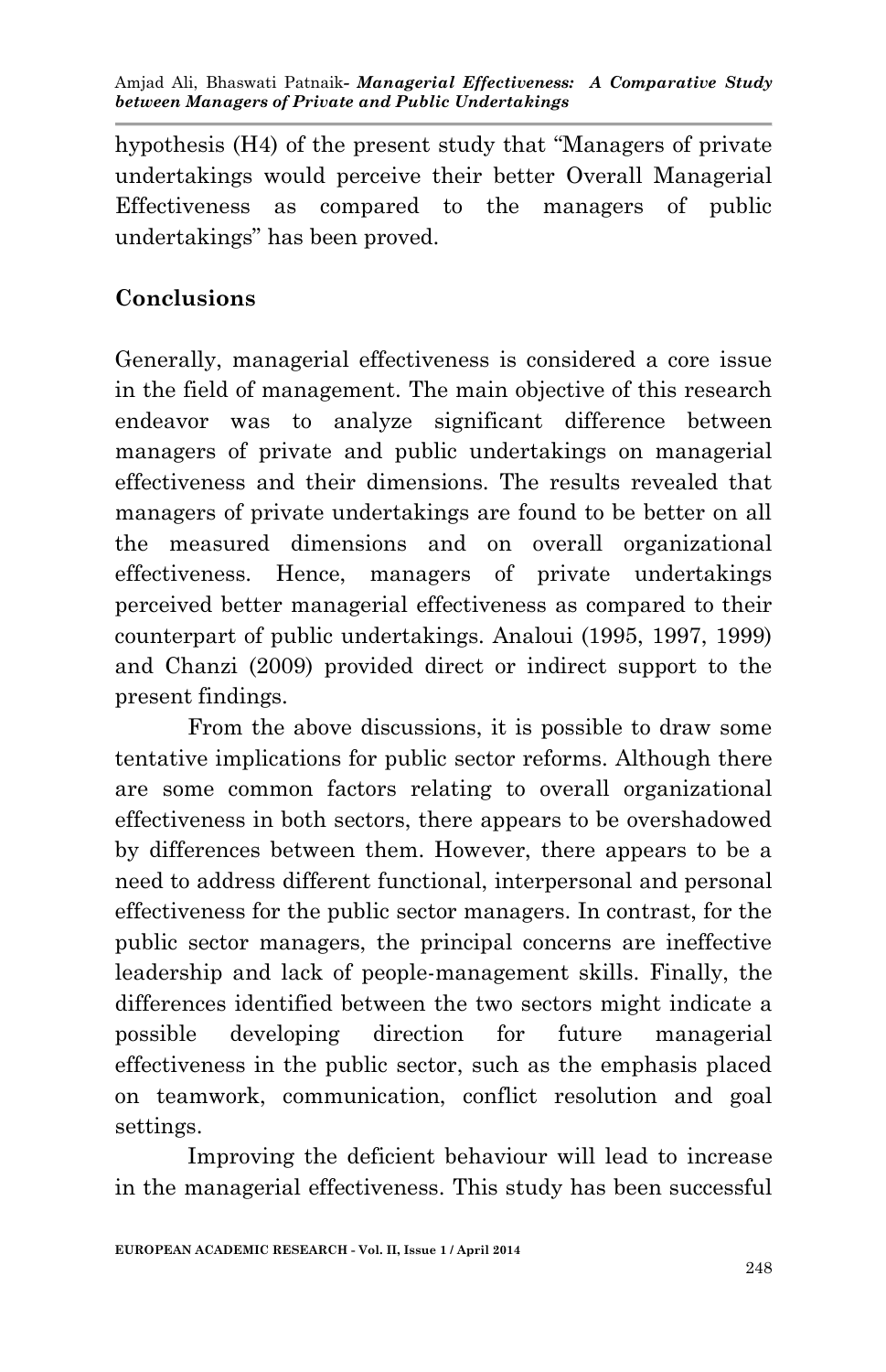in bringing out the significant differences between managers of private and public undertakings in Indian settings. The knowledge of the differences may be utilized by the organizations regarding the enhancement of effectiveness at the individual level according to the specific needs.

The future academic endeavours might make use of the present study as stepping stone for further exploratory and confirmatory research toward a more complete understanding of the effectiveness considerations in particular and the related organizational dynamics in general.

#### **BIBLIOGRAPHY:**

- Analoui, F. 1997. "How effective are senior managers in the Romanian public sector?" *Journal of Management Development* 16(7): 502-516.
- Analoui, F. 1999. "Eight parameters of managerial effectiveness: a study of senior managers in Ghana." *Journal of Management Development* 18(4): 362-389.
- Analoui, F. 2007. *Strategic Human Resource Management*. London: Thompson Learning.
- Atwater, L. and Yammarino, F. 1992. "Does self-other agreement on leadership perceptions moderate the validity of leadership and performance predictions?" *Personnel Psychology* 45(1): 141-64.
- Bamel, U.K., Rangnekar, S. and Rastogi, R. 2011. "Managerial effectiveness in Indian organizations: re-examining an instrument in an Indian context." *Research and Practice in Human Resource Management* 19(1): 69–78.
- Barker, L. 2000. "Effective leadership within hospice and specialist palliative care units." *Journal of Management in Medicine* 14(5/6): 291-309.
- Barrick, M.R. and Mount, M.K. 1991. "The big five personality dimensions and job effectiveness: a meta-analysis."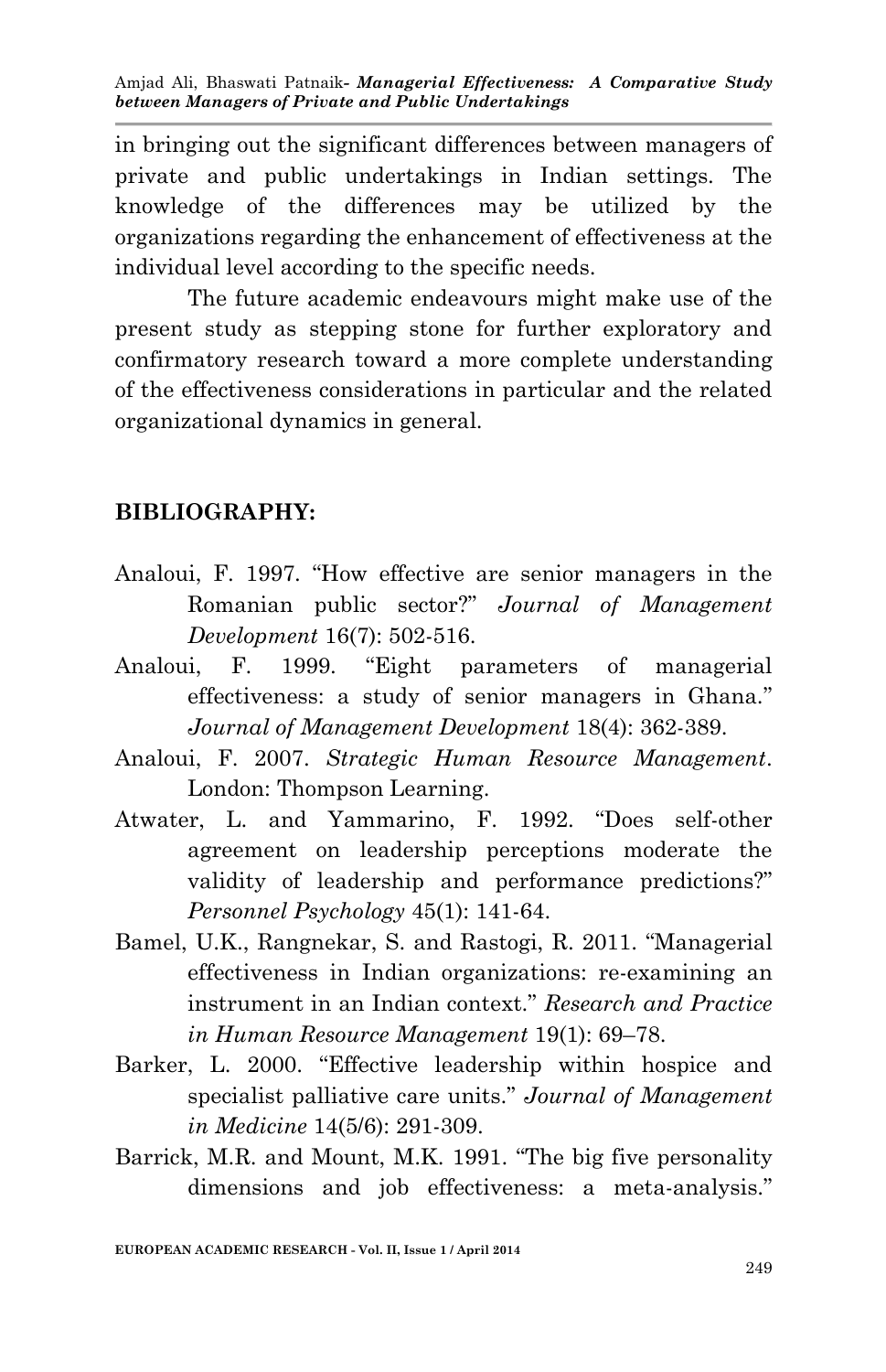*Personnel Psychology* 44(1): 1–26.

- Bartol, K. and Martin, S. 1991. *Management.* New York: McGraw-Hill.
- Bass, B.M. and Yammarino, F. 1993. "Congruence of self and others' leadership ratings of naval officers for understanding successful performance." *Applied Psychology: An International Review* 40(4): 437-454.
- Cammock, P., Nilakant, V. and Dakin, S. 1995. "Developing a lay model of managerial effectiveness: a social constructionist perspective." *Journal of Management Studies* 32(4): 443-447.
- Campbell, J.P. 1970. *Managerial Behaviour, Performance and Effectiveness*. New York, McGraw Hill Book Company.
- Chanzi, B. 2009. "Comparison of public and private sector managerial effectiveness in China." *Journal of Management Development* 28(6): 533-541.
- Cummings, L.L. 1980. "Productivity challenge: A behavioural perspective." *Proceedings of the Academy of Interdisciplinary Sciences*. Las Vegas.
- Das, G.S. 1987. "Conflict Management styles of efficient-Branch Managers: As perceived by others." *ASC Journal of Management* 17(1): 30-38.
- Dhar, U., Dhar, S. and Jain, P. 2006. *Managerial Effectiveness Scale.* National Psychological Corporation, Agra, India.
- Foti, R. 1990. "The role of cognitive categories in supervisor versus self-ratings." Paper presented at the *Annual Meeting of the Academy of Management* San Francisco, USA, August.
- Goodman, P. S. and Pennings, J. M. 1977. *New perspectives on organizational effectiveness*. San Francisco: Jossey-Bass.
- Gupta, S. 1996. "Managerial Effectiveness: Conceptual Framwork and Scale development." *Indian journal of industrial Relations* 31(3): 392-409.
- Herbert, T.T. 1976. *Dimensions of Organizational Behaviour*. Macmillan Publishing Co.Inc.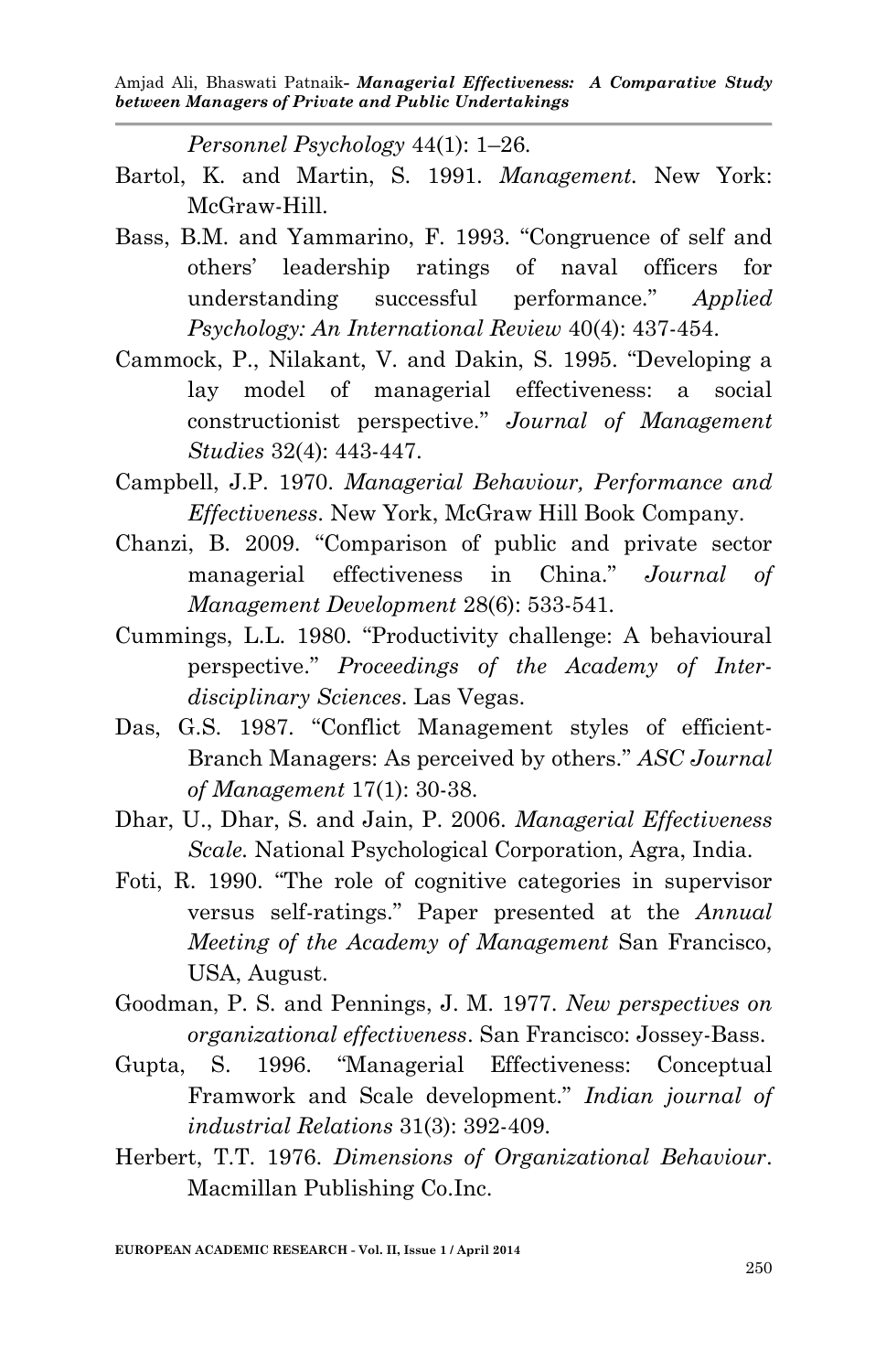- Kirchoff, B. 1977. "Organizational effectiveness measurement and policy research." *Academy of Management Review* 1: 347-355.
- Kumar, N., Rose, R.C. and Subramaniam. 2008. "The effects of personality and cultural intelligence on international assignment effectiveness: a review." *Journal of Social Sciences* 4(4): 320–328.
- Langford, V. 1979. "Managerial effectiveness: a review of the literature." In *Perspectives on Managerial Effectiveness*, edited by R. Bennet and M. Brodie, 66–79. Thorne: Thames Valley Regional Management Center.
- Luthans, F. Rosenkrantz, S.A. and Hennessey, H. 1985. "What do successful managers really do?" *Journal of Applied Behavioural Science* 21: 255-270.
- Luthans, F., Welsh, D. and Taylor, L. 1988. "A descriptive model of managerial effectiveness." *Group and Organisation Studies* 13(2): 148-162.
- Margerison, C. 1981. "Where'd you learn to be manager?" *Supervisory Management* 26(2): 40–53.
- Martinko, M.J. and Gardner, L. 1985. "Beyond structured observation: methodological issues and new directions." *Academy of Management Review* 10: 676-695.
- Martinko, M.J. and Gardner, W.L. 1990. "Structured observation of managerial work: a replication and synthesis." *Journal of Management Studies* 27(3): 329- 357.
- Miles, M. 1992. *The effective Manager: Semi tough*. Mc Graw Hill.
- Misumi, J. 1989. "Research on Leadership and Group Decision in Japanese Organisations." *Applied Psychology: An International Review* 38: 321-336.
- Misumi, J. and Peterson, M.F. 1985. "The Performance Maintenance Theory of Leadership: Review of a Japanese Research program." *Administrative Science Quarterly* 30: 198-223.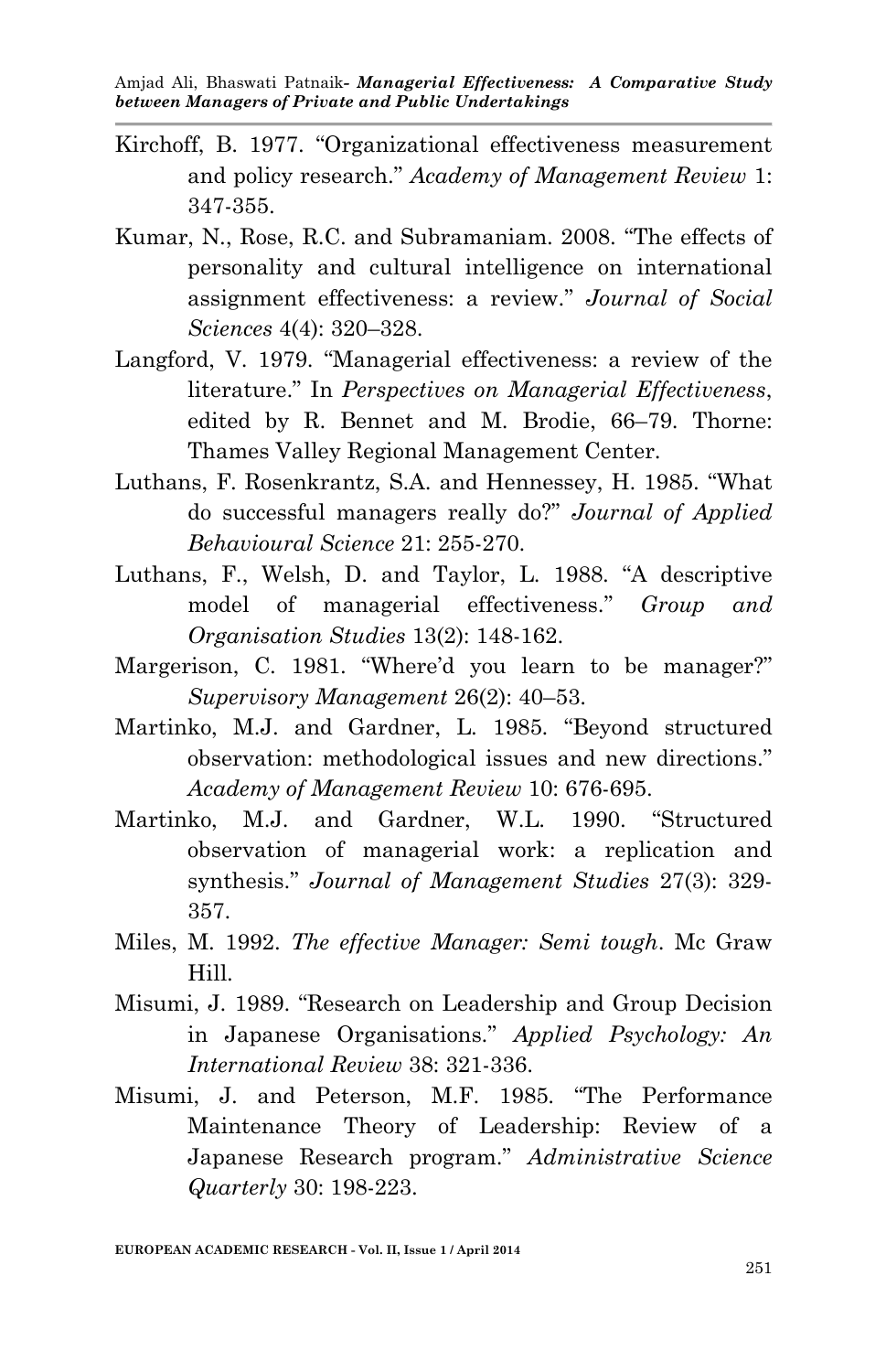- Narayan, S.N. and Rangnekar, S. 2008. "An empirical study of organizational climate and HRD climate and job involvement as predictors of managerial effectiveness." *Proceedings of Glogift*. Hoboken, NJ: Stevens Institute of Technology, 146–160.
- Page, C., Wilson, M., Meyer, D. and Inkson, K. 2003. "It's the situation I'm in': the importance of managerial context to effectiveness." *Journal of Management Development* 22(10): 841–862.
- Pathak, R.D., Chauhan, V.S., Dhar, U. and Gramberg, B.V. 2009. "Managerial effectiveness as a function of culture and tolerance of ambiguity: a cross-cultural study of India and Fiji." *International Employment Relations Review* 15(1): 73–119.
- Rastogi, R. and Dave, V. 2004. "Managerial effectiveness: a function of personality type and organizational components." *Singapore Management Review* 26(2): 79– 87.
- Ravichandran, A. 2011. "Organizational structure, HR practices and its outcomes: a conceptual model." *International Conference on Technology and Business Management*. Available at: http://www.trikal.org/ictbm11/pdf/HRM/D1223-done.pdf, Accessed on 5 September.
- Rumelt, R. P. 1974. *Strategy, structure and economic performance*. Boston: Graduate School of Business, Harvard University.
- Sayeed, O.B. 2002. "Occupational Needs and Managerial Effectiveness: an empirical study." *Indian Journal of Industrial Relations* 38(1): 22-40.
- Sen, S. And Sexena, S. 1999. "Managerial Effectiveness: Managing with a Difference." *Personnel Today* 20(2): 5- 11.
- Shukla, H. and Mishra, D.P. 2010. "Spiritual communication and managerial effectiveness." *Language in India* 10: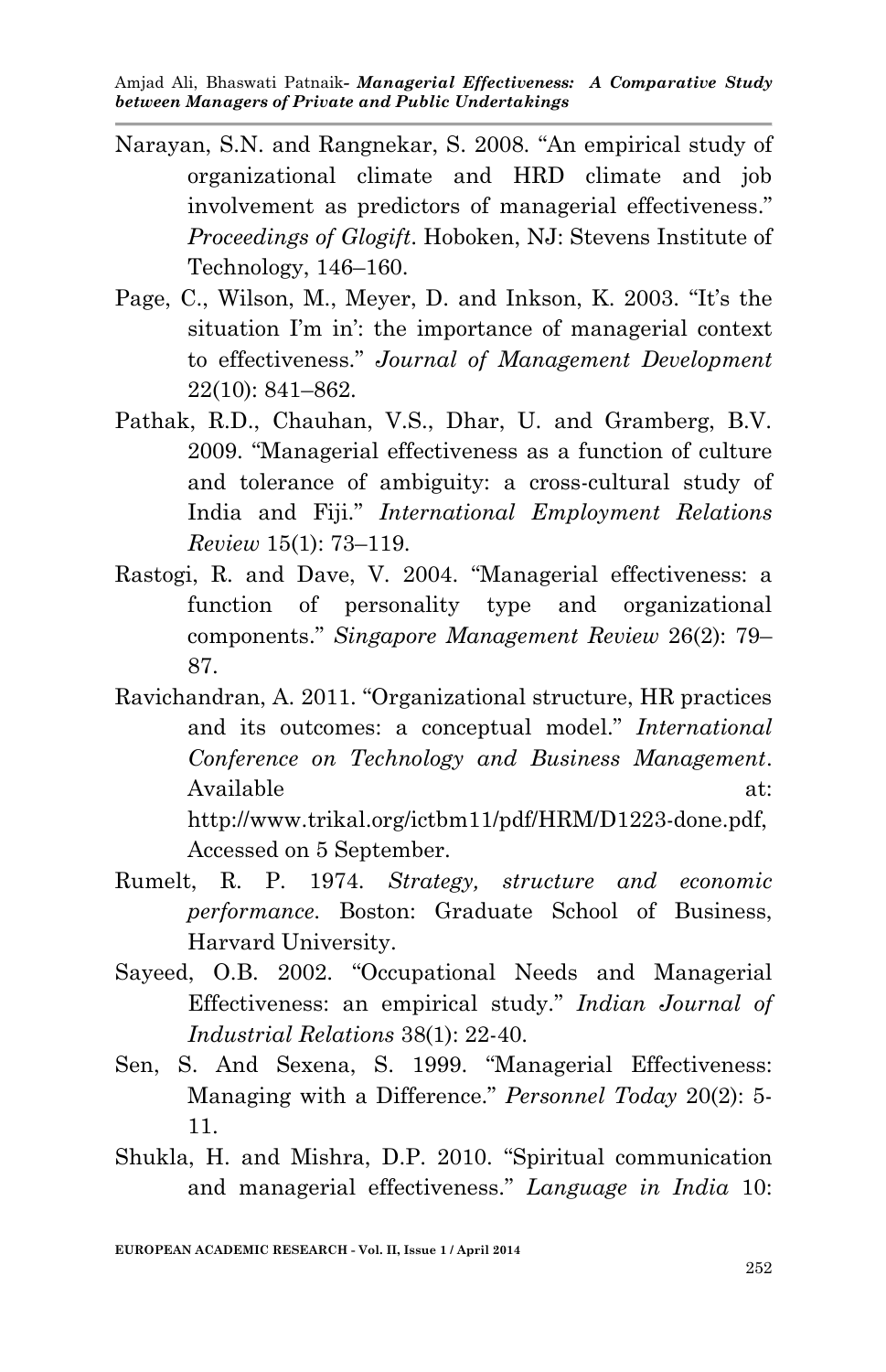420–427.

- Smith, P.B. and Schwartz, S.H. 1997. "Values." In *Handbook of Cross-Cultural Psychology*, edited by J.W. Berry, M.H. Segall and K. Kagitcibasi, 77–118. Needham, MA: Allyn & Bacon.
- Srivastava, M. and Sinha, A.K*.* 2007. "Individual characteristic for managerial effectiveness in a competitive environment: an exploration." *Conference on Global Competition & Competitiveness of Indian Corporate*, Indian Institute of Management, Kozhikode, 119–131*.*
- Thorton, G.E. and Zorich, S. 1980. "Training to improve observer accuracy." *Journal of Applied Psychology* 65: 351-354.
- Tsui, A. and Ashford, S. 1994. "Adaptive self-regulation: a process views of managerial effectiveness." *Journal of Management* 20(1): 93-121.
- Vallabh, P. 2010. "Workplace spirituality relationship with organizational culture and organizational effectiveness." *AIMS International Conference on Value-based Management*, 11–13 August, 881–885.
- Van der Velde, M.E.G., Jansen, G.W.E. and Vinkenburg, C.J. 1999. "Managerial activities among top and middle managers: self versus other perceptions." *Journal of Applied management Studies,* 8(2): 161-164.
- Willcocks, S.G. 1992. "Managerial effectiveness and the public sector: a health service example." *International Journal of Public Administration* 5(5): 4-10.
- Willcocks, S.G. 1997. "Managerial effectiveness in the NHS: a possible framework for considering the effectiveness of the clinical director." *Journal of Management in Medicine* 11(3): 181-189.

**AMJAD ALI** is a Post-Doctoral Research Associate in the Department of Humanities and Social Sciences, National Institute of Technology, Rourkela, Odisha, India. He has completed his Doctorate in Psychology with the specialization in Organizational Behaviour